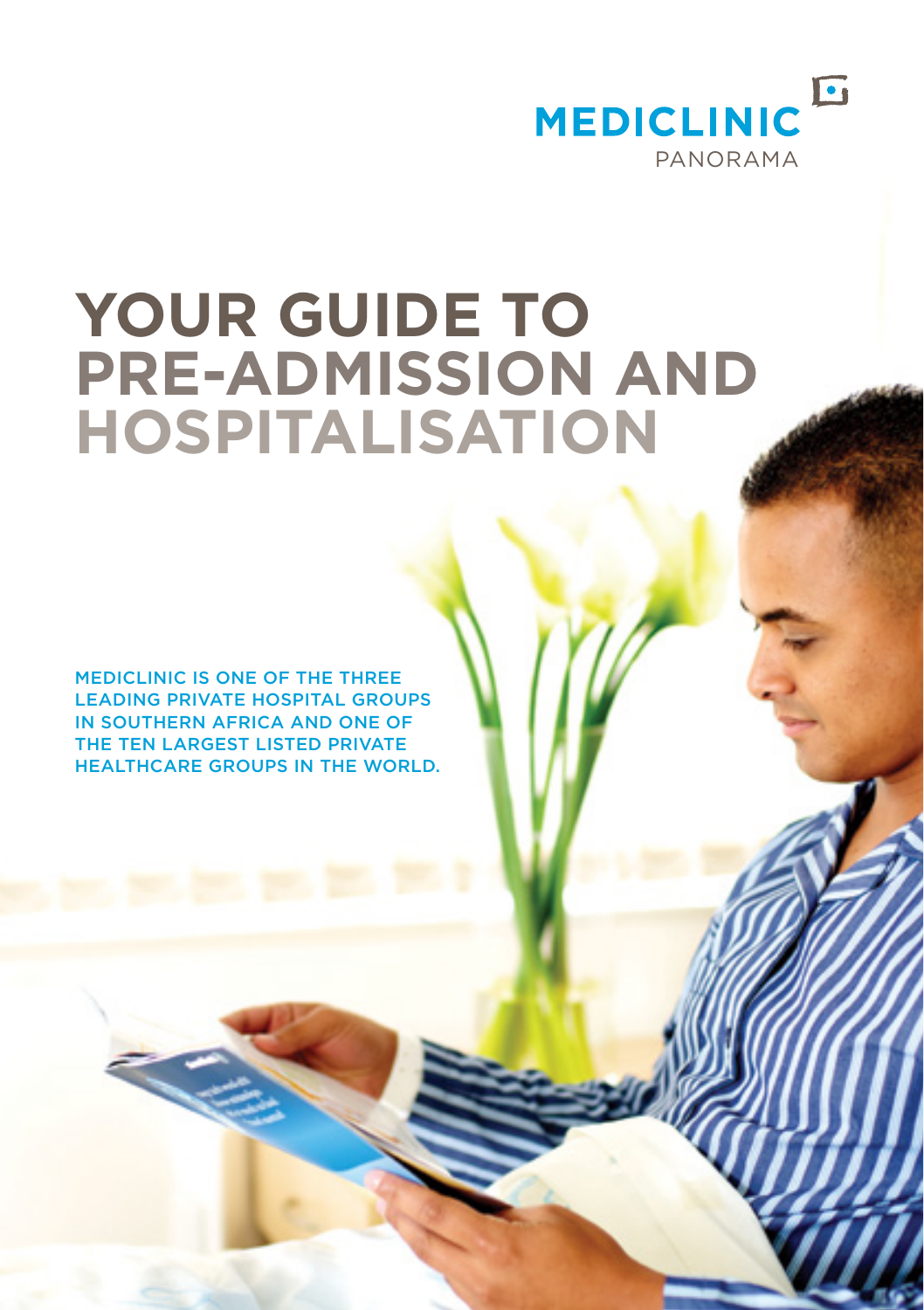# **WELCOME TO MEDICLINIC PANORAMA**

Our hospital offers state-of-the-art medical technology, highly skilled staff and the support of experienced private medical specialists in a wide range of disciplines and specialties. As such, we are able to offer you the highest standard of hospital care, ensuring your comfort and wellbeing at every stage of your journey to recovery.

Infection prevention and control (IPC) is necessary for protecting you when you are most vulnerable and plays an integral part in your safe care. Our hospitals align with recognised international and national evidence-based IPC guidelines to ensure that you, your visitors and all healthcare workers are safe.

The COVID pandemic has made everyone very aware of the need for taking additional precautions. All patients, visitors and healthcare workers are required to wear a mask to protect themselves and others and prevent the

spread of potentially infected respiratory droplets. Depending on risk factors or activities being performed, staff may additionally wear eye protection, an apron or gloves. All patients will be monitored and asked daily about any possible signs and symptoms related to COVID, or any developing infections, so that we can intervene.

Hand hygiene is the simplest and most effective way of reducing the transmission of organisms that can potentially cause infection. Our staff will regularly sanitise their hands with alcohol-based handrub or wash their hands when providing care. We encourage you to make use of these products or ask for assistance so that you can clean your hands if confined to bed.

# **TAKING CARE OF THE DETAILS BEFORE YOU ARRIVE**

An online admission form can be completed on our website at [https://](https://forms.mediclinic.co.za/PatientBooking) [forms.mediclinic.co.za/PatientBooking](https://forms.mediclinic.co.za/PatientBooking)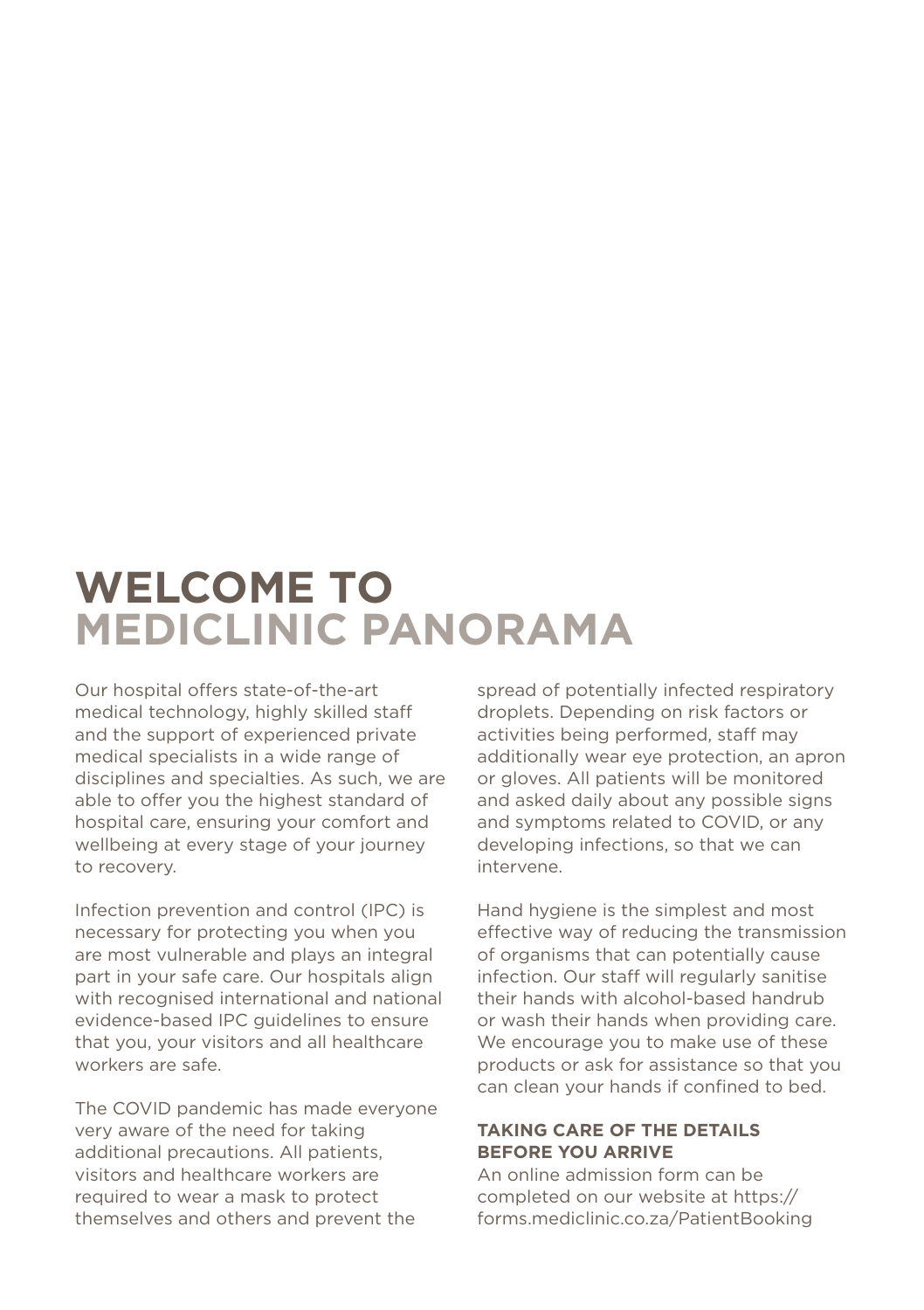Should you not be able to complete the online admission, please visit our reception desk at least 48 hours before you are due to be admitted. A staff member will help you to complete your admission forms and address any concerns you may have about your hospital stay.

#### Enjoy the benefits of pre-admission

The pre-admission process simplifies the admission process and ensures preauthorisation is done timeously. Our staff will advise you on what to expect while you are in hospital and answer any questions or concerns you may have.

#### Please remember to bring:

- Your identity document (main member and patient)
- Medical aid card
- Mediclinic pre-admission form received from your doctor's rooms
- Authorisation number supplied by your medical aid

If you need assistance applying for your authorisation number, we are happy to assist you. Please note, however, that acquiring the authorisation number is ultimately your responsibility; without it, we are unable to admit you. Please also ascertain from your funder if there would be any exclusions.

#### **TO MAKE A BOOKING:**

F 086 679 9756 panorama.bookings@mediclinic.co.za Visit www.mediclinic.co.za/patients to book online.

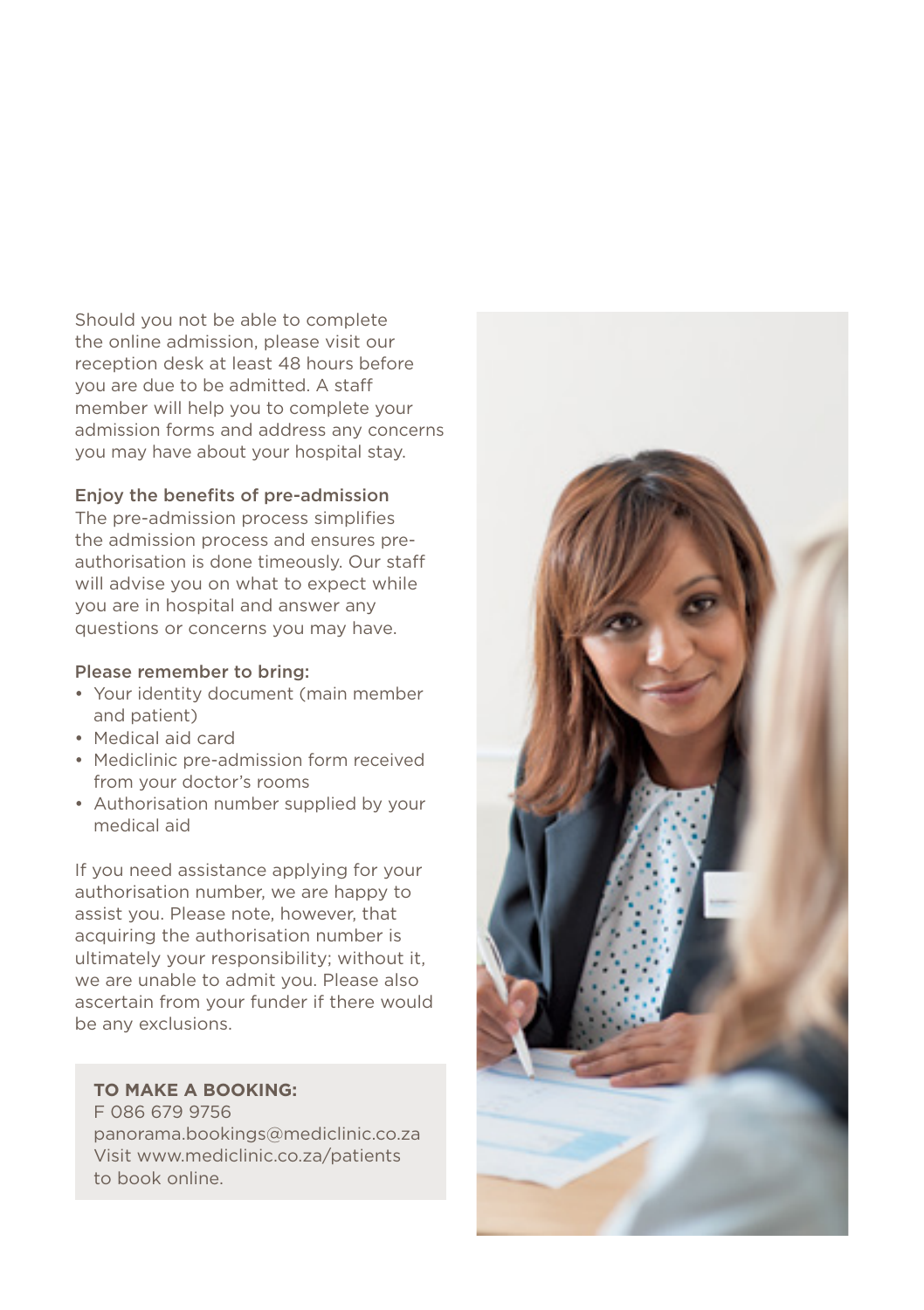

# **MEETING YOUR NEEDS ON THE DAY YOU ARE ADMITTED**

Our reception staff will be on hand to assist you with admission and any special requirements you may have, including:

# Private rooms

Additional fees are payable for private rooms and are not usually covered by medical aid. Costs and availability of private rooms can be obtained from our staff at reception. Kindly note that we cannot quarantee availability.

#### Special needs or requirements

Please inform us if you have special dietary needs or any other requirements.

### Assistance with admission forms

We encourage patients to make use of our pre-admission service. If you are unable to complete the pre-admission process, please bring the following along with you on the day you are admitted:

- Identity document (main medical aid member and patient)
- Medical aid membership card and authorisation number (without an authorisation number, admission will be subject to a delay)
- Completed the Mediclinic pre-admission form supplied by your doctor's rooms
- Chronic medication (if staying overnight)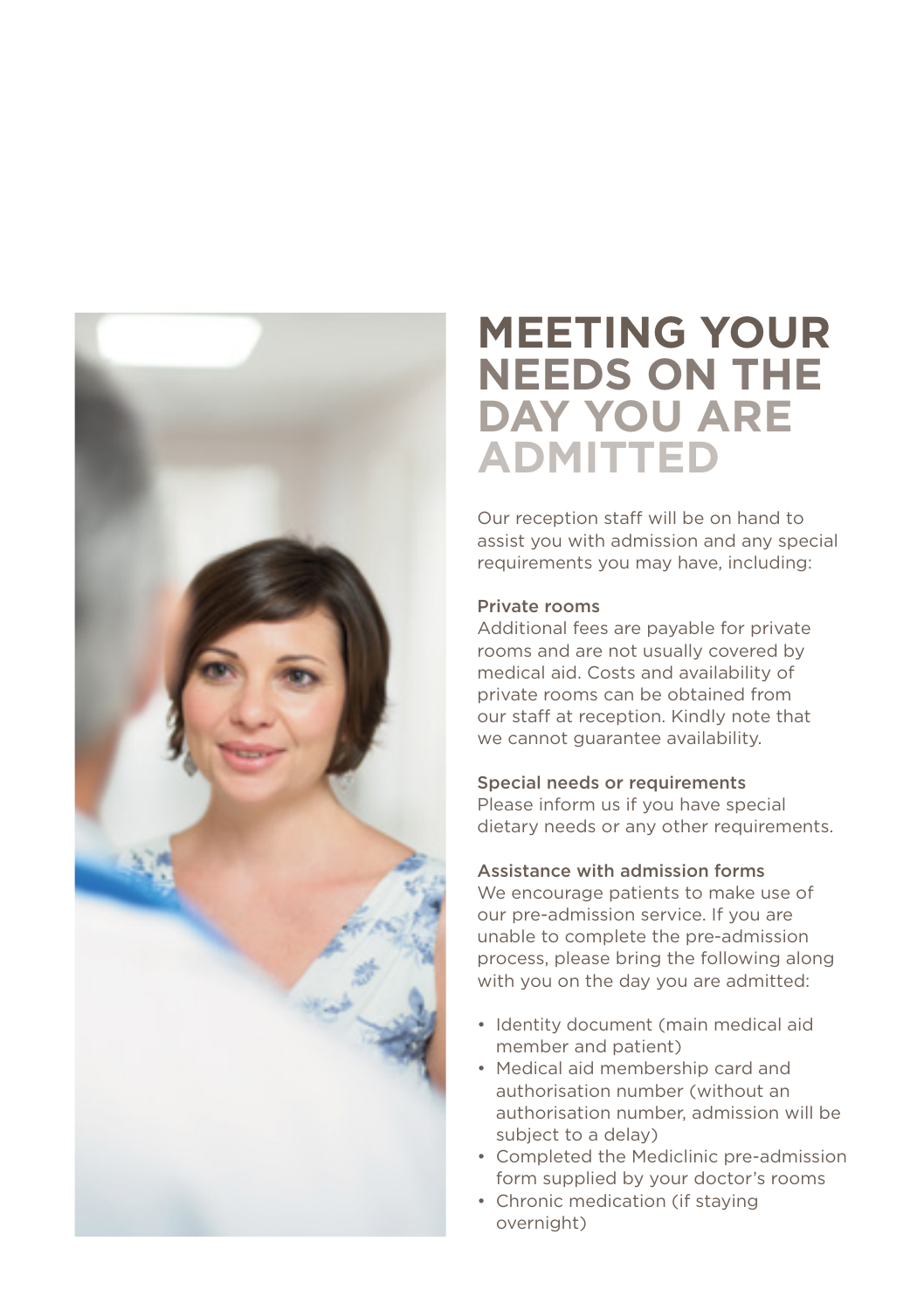#### **VISITING HOURS**

Flexible visiting hours apply between 09:00 and 20:00 but are subject to change as the COVID pandemic may well necessitate from time to time.

Please enquire at the nurses' station if a patient is able to receive visitors.

#### Tariffs and charges

Please refer to our website www.mediclinic.co.za/patients for information on tariffs and charges, or request a copy of our tariff information brochure from reception.

### **ENSURING YOUR COMFORT DURING YOUR STAY**

Your treatment plan, including pain management, is prescribed by your doctor. To make sure you are kept as pain-free as possible, please inform our staff about any pain or symptoms you experience, so that your doctor can be contacted.

The Patient Information Directory is available on our website or at the nurses' station. It contains comprehensive information about the services our hospital provides.

- Headphones for televisions can be purchased at reception.
- Visitor parking is available. Please follow directional signage.
- Doctors' rounds are at their discretion and cannot be guaranteed by the hospital.
- To ensure your safety and security, there is a uniformed security service, all hospital staff wear name badges and detailed evacuation plans are posted in all units.
- Your opinion is important to us. Daily patient surveys are provided and the unit manager and patient experience manager will be happy to discuss any complaints or concerns you may have. Press Ganey, an internationally recognised leader in patient experience research, conducts an independent online patient survey on behalf of Mediclinic. Upon receipt, we would appreciate your participation to ensure the best possible patient experience.

We welcome your feedback.

- A copy of the National Bill of Rights, explaining patient rights, is available in the unit should you require it.
- In the event that you need to bring valuables with you to hospital, please make use of the lock-up facility with combination code in your room for storing such items.
- The hospital has a no-smoking policy. Only designated smoking areas may be used.
- Alcohol and non-prescription drugs are not permitted unless authorised by your doctor.
- As a courtesy to patients, cell phones are prohibited in some areas. Please check with your unit staff.
- To make use of the WiFi, please follow the instructions in the Patient Information Directory. WiFi bundles can be purchased online. Please ask for assistance if required.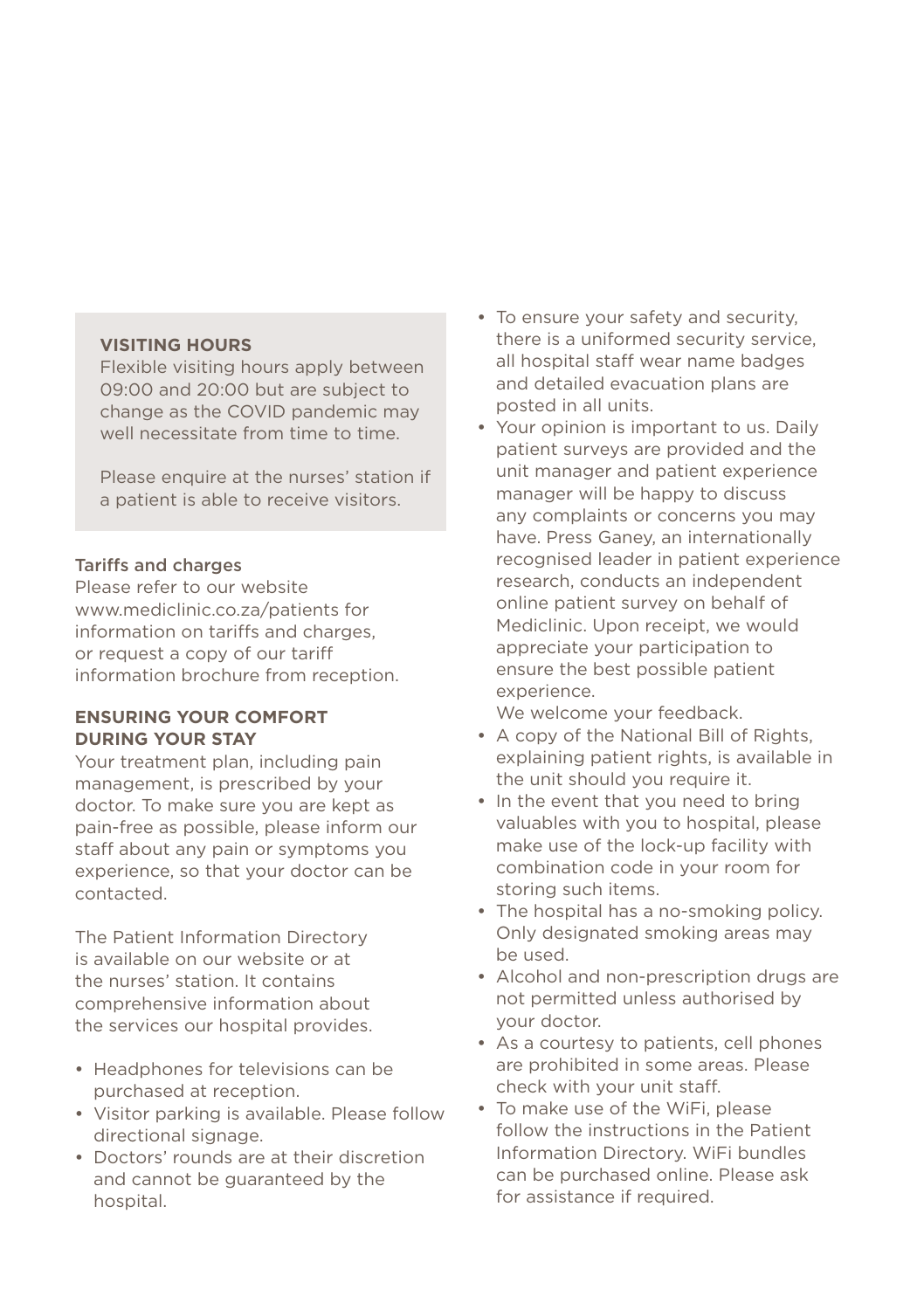# **ASSISTING WITH DISCHARGE**

Your doctor determines the date and time of your discharge as nursing staff are not authorised to discharge a patient. Kindly hand in the discharge plan or card, which will be issued to you, at reception before you leave the hospital.

- Please settle any private expenses at discharge.
- **•** If you need rehabilitation aids, such as walking sticks, crutches or a wheelchair for home use, please ask our nursing staff to make the necessary arrangements for you prior to discharge.
- **•** If you have been prescribed any medication to take home, you are welcome to make use of our retail pharmacy.

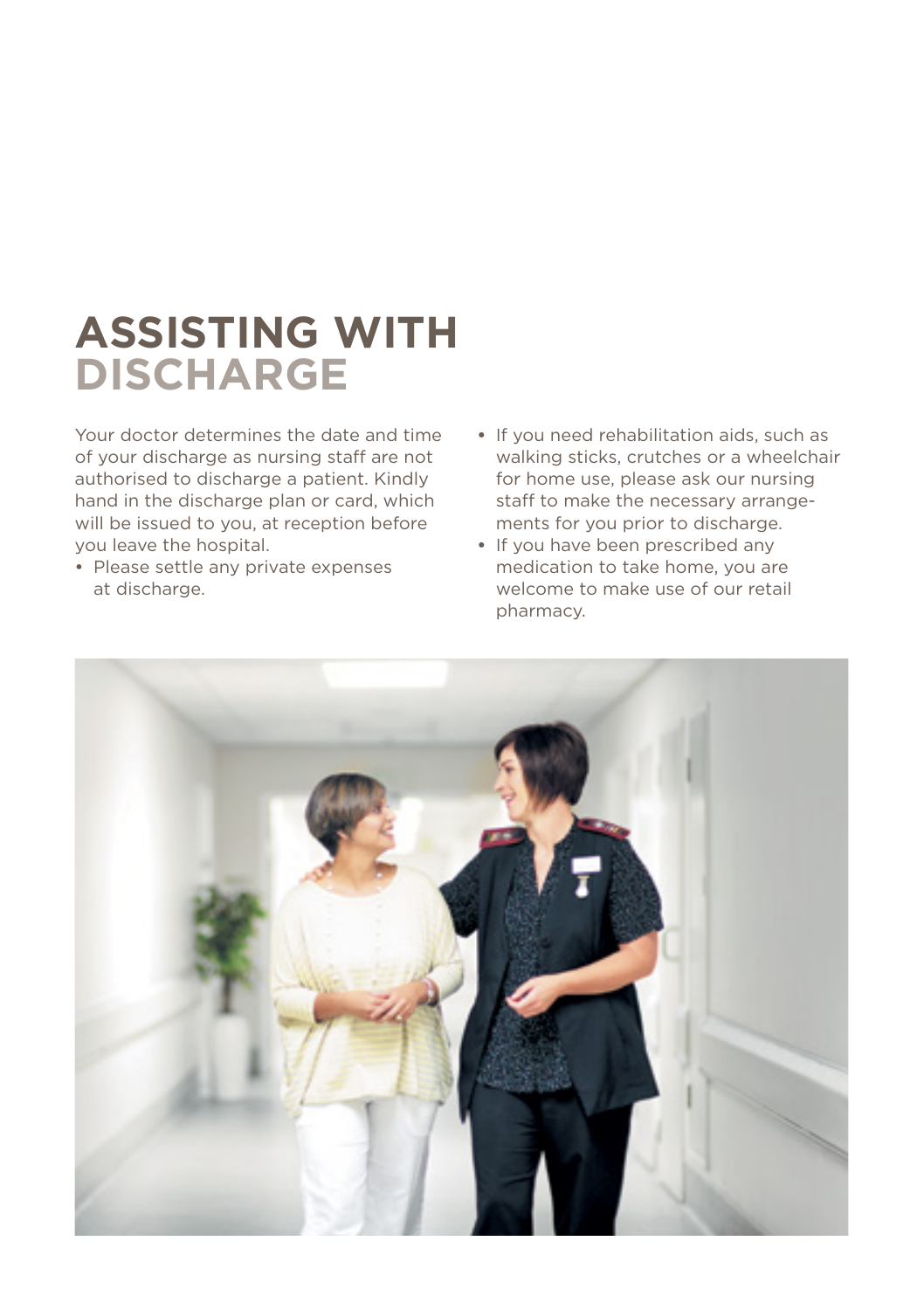ROTHSCHILD BOULEVARD PANORAMA 7500

**Location [PIN](https://g.page/MediclinicPanorama?share)**

**GPS COORDINATES** S 33° 52' 31.50 E 18° 34' 38.69